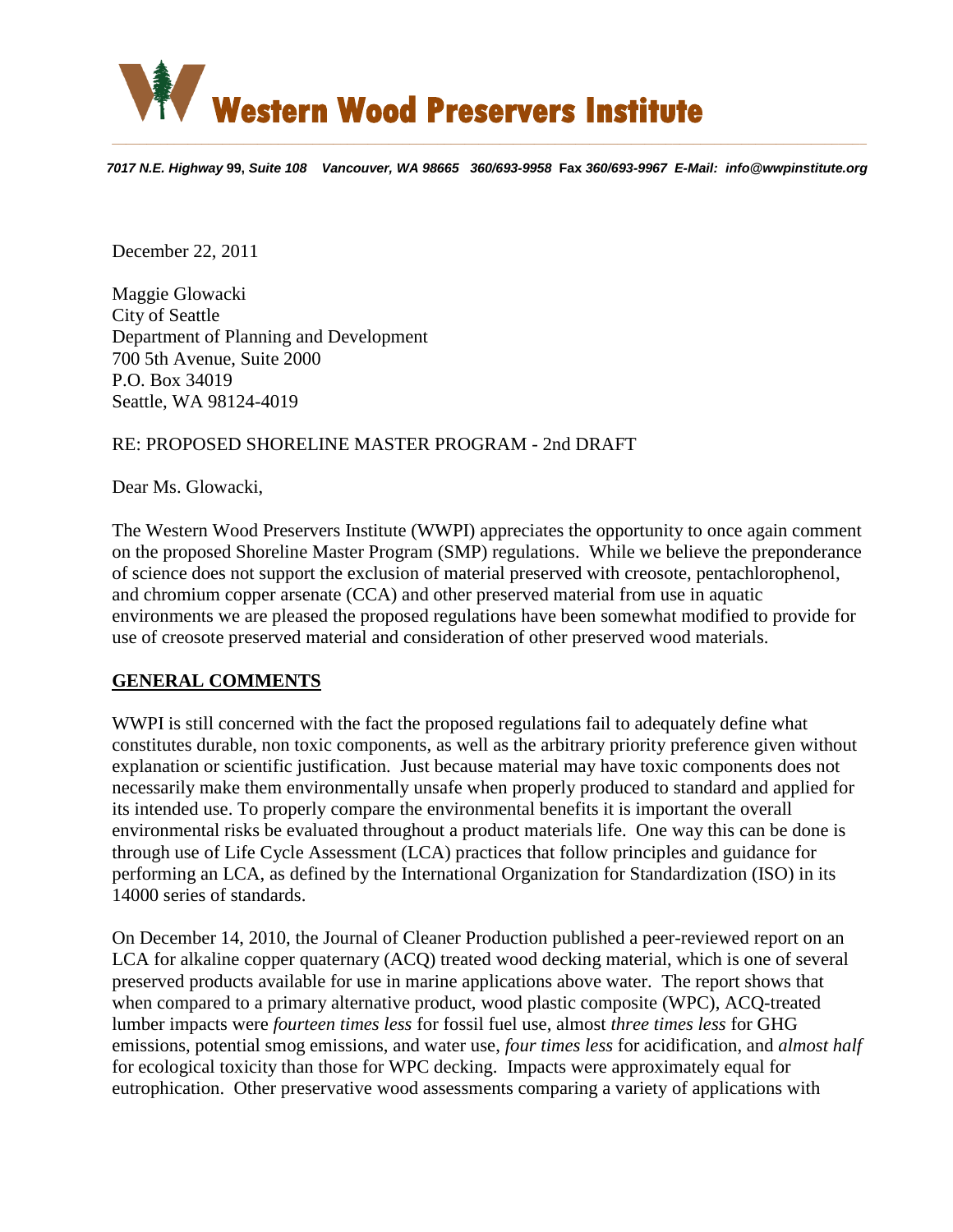concrete and steel material also similarly conclude preservative wood to be the clear overall environmental winner. The results of the above mention report is a good example of the need to thoroughly evaluate all materials equally suitable for use when formulating regulatory policy. Decisions based on good intentions, precautionary principle, or bias often have unintended consequences that do not necessarily lead to the best environmental choice or desired outcome.

In addition, unlike other materials, there has been a great deal of scientific research conducted on the use of preservative wood in aquatic and marine environments, as well as development of risk assessment tools and recommended best management practices to help determine and manage the level of environmental risk in-water and over-water. There is also scientific evidence, as stated in the October 12, 2009 NOAA Fisheries – Southwest Region treated wood guidelines for use in aquatic environments, that when the risks are assessed on a site specific basis the use of preservative wood in most cases could be acceptable. Further, economically, preservative wood is consistently the most cost effective material to use as it is typically 2 to 3 times less expensive than alternative materials.

For all the above reasons we disagree with priority being given solely to undefined durable, non toxic components for which the environmental impacts are unclear nor undergone the same level of environmental scrutiny given to preserved wood.

All preservatives are strictly regulated by the U.S. Environmental Protection Agency requiring registration and approval before use is permitted, as well as the added requirement all material must be preserved in accordance with the American Wood Protection Association (AWPA). Added protection can be provided when material is required to be preserved to the WWPI Best Management Practices (BMPs).

# **SUGGESTED DOCUMENT EDITS**

WWPI would like to offer the following suggested edits to some of the sections pertaining to treated wood.

## **23.60.152 General development**

J. Approved durable components supported by scientific study and/or Life Cycle Assessments are the first priority for use in-water and over-water structures. Cost consideration can be used when determining feasibility. Treated wood used shall be produced to the Western Wood Preservers Institute's (WWPI) BMPs - 2006 or latest revision to assure the minimum amount of needed preservative is applied in accordance with American Wood Protection Association (AWPA) standards for marine use.

## **23.60.186 Standards for mooring buoys, mooring piles and floating dolphins (Delete)**

C. Approved treated wood material can be used for mooring buoys, mooring piles and floating dolphins.

### ((**23.60.204**)) **23.60.187 Standards for piers and floats ((piers and floats accessory to residential development.))and overwater structures**

14. Use of approved preservative wood material treated to the WWPI BMPs 2006 or latest revision is acceptable, including use of coatings or wrapping material to further reduce migration of preservative.